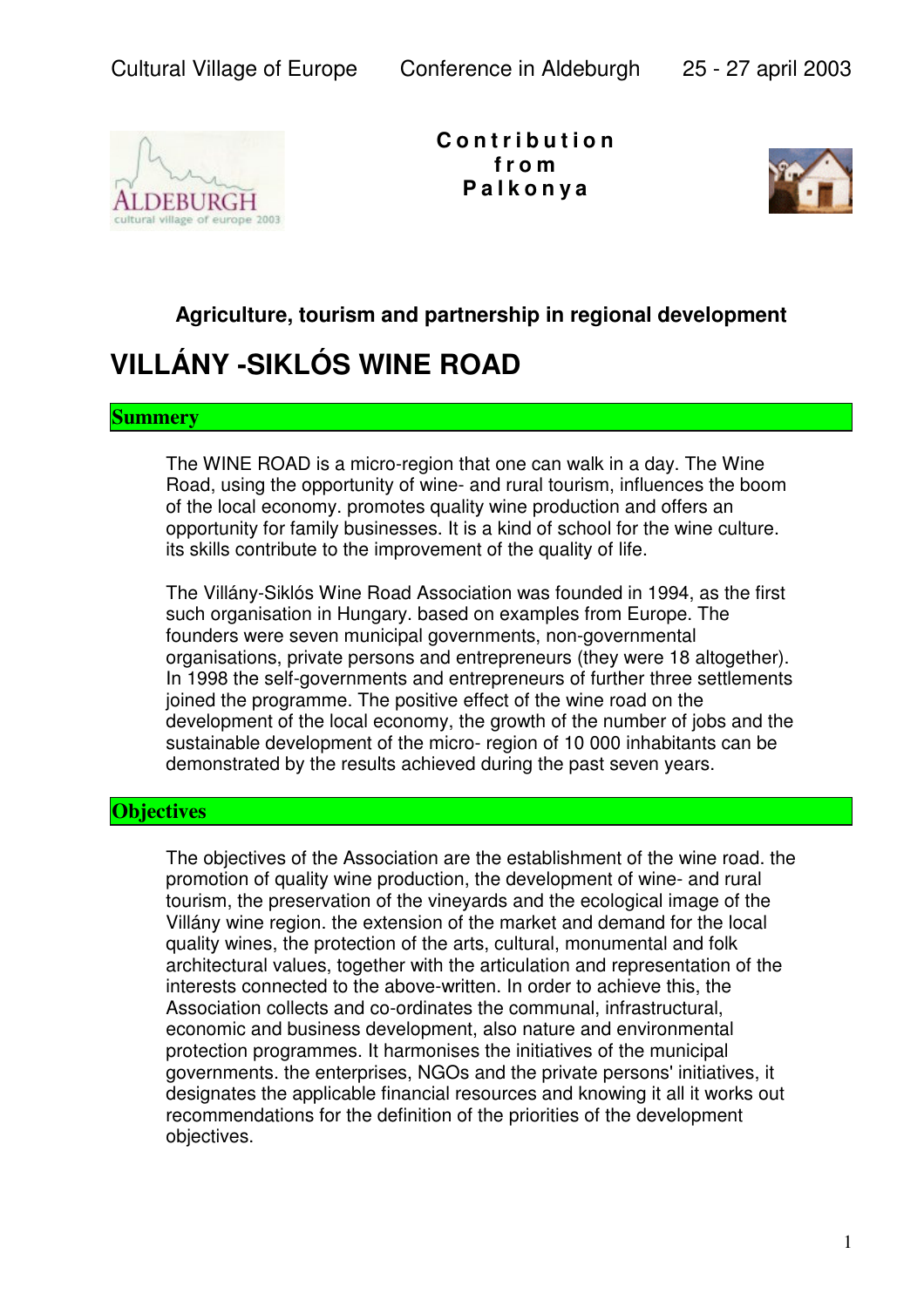### **The implementation of the Villány-Siklós Wine Road Training**

The balanced and high-quality operation of the wine road programme is fundamentally influenced by the professional competence of the managers of the programme and the participants therein. The training provided a good opportunity for the partners to meet and get to know each other's ideas. The courses were organised locally in the villages, the participation was free of charge.

The most important results expected from the training were:

- the introduction of traditional and new technologies in wine production
- ability to meet the new market requirements, marketing skills,
- shaping of the supply elements into a marketable "product"
- preservation of the unique features, the local and cultural characteristics
- tourism, catering and business skills
- education of the civilised consumption of wine

The syllabus of the trainings was as follows: wine culture, tourism skills, behaviour and environmental culture, business skills, marketing, municipal development and micro-regional co-operation.

The training was implemented in two places with 170 participants in the first occasion, in the following year further 50 students attended the training. Forty per cent of the students have started wine road businesses since then, or have been operating or working for such businesses.

### **Business development**

The people living in the area are willing to make considerable sacrifices, nevertheless this is too little for them to simultaneously start investments that mutually reinforce each other. This is why an incentive financial support, an interest-free credit was built into the programme, which the entrepreneurs could use for the establishment of the adequate infrastructure of guest reception. The entrepreneurs who were in partnership with the NGO, signed a contract with it and the supporting bank and adapted to the requirements of the programme could hand in applications. The possibility to apply for interest-free credit, the conditions for the transfer of the money brought those potential entrepreneurs to the surface who increased the tourism capacity of the wine road. Among the conditions stated in the loan contract made by the bank there was the compliance with the qualification criteria of the wine road.

As a final result of the tender, which was announced twice, a total of 89 assisted small enterprises work now in the Villány-Siklós Wine Road.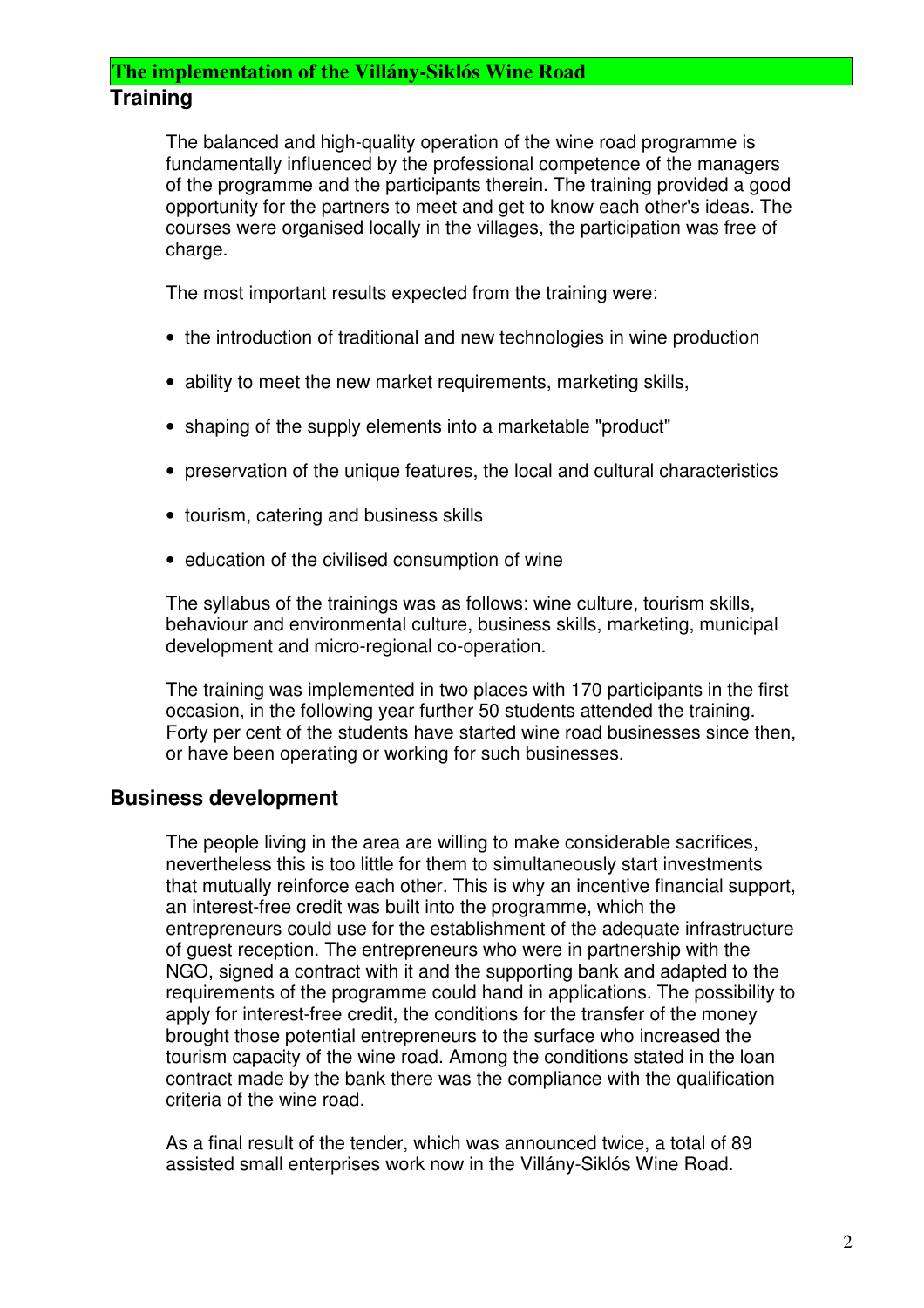#### **Qualification**

The Villány-Siklós Wine Road created its qualification system in 1996. The criteria only concern the service providers of the wine road, although the qualification of the village accommodations is based on the national system. A qualification committee consisting of experts regularly examine the quality of the services. The aspects surveyed are the opening hours, dealing with the guests, equipment, ability to provide information and the conditions of wine tasting and wine sales. Over the past seven years 134 enterprises have applied for this qualification in the wine road and 89 of them have received it. (The other Hungarian wine roads created since then use the same qualification system.)

### **System of information signs**

The system of information signs is the first palpable appearance of the wine road. They draw the attention of the tourists to the wine road, and allow the accessibility of the sights of interest and services of that. The association features the qualified service providers only. The road signs use the same logic and graphic system as the services catalogue of the Villány-Siklós Wine Road. An easier orientation of the guests is allowed by a central information office.

#### **Marketing**

The marketing goals of the wine road are as follows: the expansion of the range of guests, the increase of the length of stay of the tourists and the extension of the money-spending possibilities. These are all managed by the office of the wine road, taking the aspects of sustainable tourism development into consideration. The main tasks are the further development of the range of products offered by the service providers of the wine road, attraction of new markets and guests and the establishment of a guestfriendly regional image. The marketing tools involve publications, a website, a video film, appearance at trade fairs, advertisement campaigns in the media and the organisation of study tours.

The Villány-Siklós Wine Road Association visits 10 to 15 trade fairs annually. It sends hundreds of thousands of its publications to those interested, and it makes promotion films, books and CD-s of its supply. As a result of the annually repeated advertisement campaigns, the number of consumers interested in the civilised consumption of wine has multiplied, and the tourism season now lasts all year long.

#### **Results and perspectives**

To date the Villány-Siklós Wine Road Association has 120 members, who operate a total of 76 qualified wine road services in the ten associate settlements. Wine cellars, rural accommodations, restaurants, boarding houses and hotels are at the disposal of the guests, who can taste wines in 1954 places, have access to 452 beds and 985 chairs in restaurants. Over the recent seven years, the number of enterprises have grown tenfold and now the whole year is tourism season here. The majority of the entrepreneurs are local inhabitants, and several generations take part in the